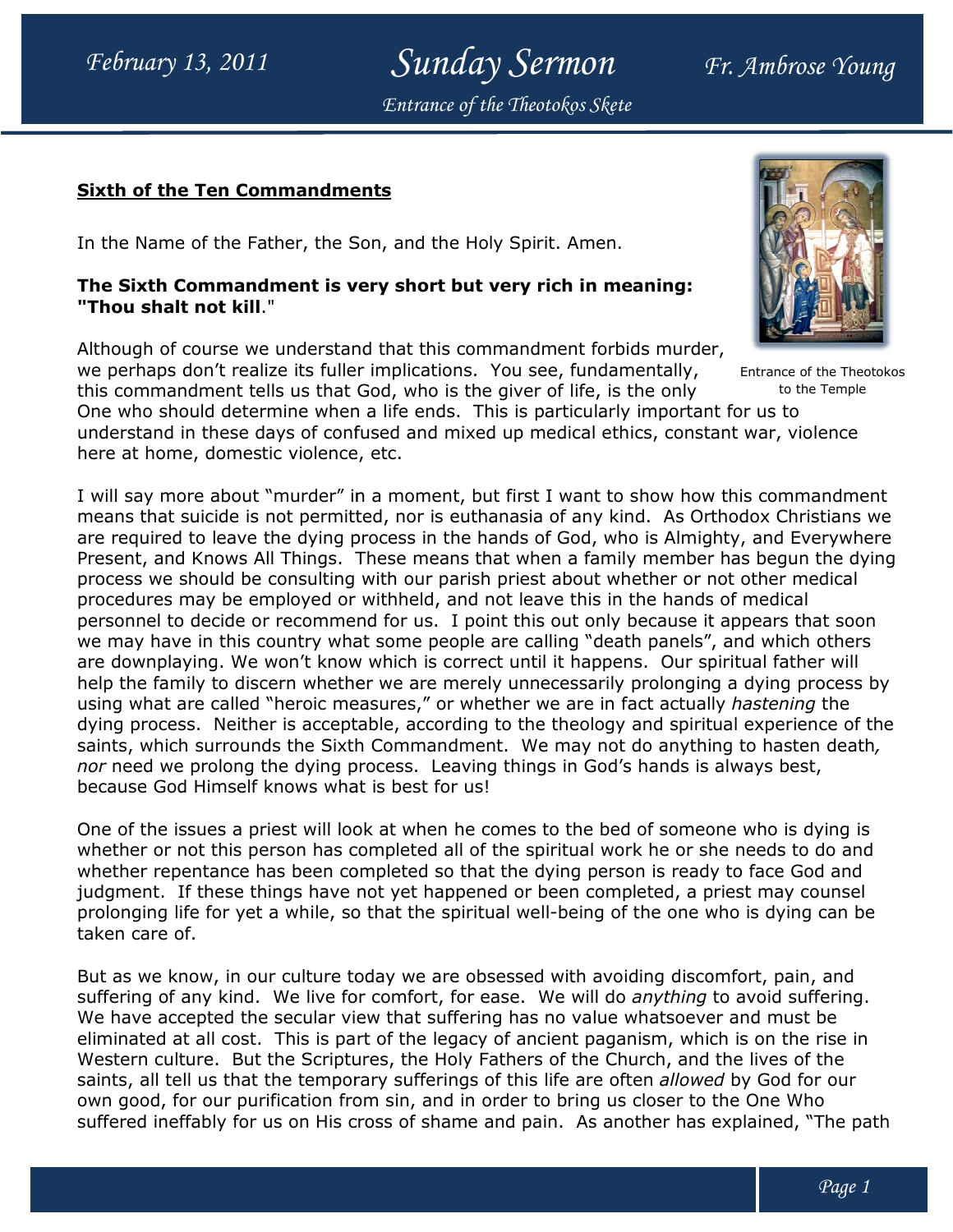## February 13, 2011 Sunday Sermon Fr. Ambrose Young

Entrance of the Theotokos Skete

to Heaven is a narrow and thorny one. The parable of the rich man and Lazarus clearly illustrates the meaning of earthly sufferings. Abraham said to the rich man tormented in hell, 'Son remember that in your lifetime you received many good things, and likewise Lazarus evil things, but now he is comforted and you are tormented'' (Luke 16:19-31). [So] while enduring suffering, one must remember that God is exceedingly merciful. He will never allow one to suffer beyond his strength, and during the most difficult moments, He invariably strengthens and consoles the person who believes in Him."

Now, with regard to murder itself, there are actually three kinds: direct and indirect; and, as well, there is even something we call "spiritual murder." Let me say a few words about each of these. For example, we are quilty of the sin of murder when if we encourage or *allow* someone else to do it. I'm thinking of a case where someone doesn't come to the aid of his neighbor who is being attacked, even though he could help out; or when someone helps another commit murder by his advice or collaboration, or who condones and justifies a killing after the fact. In this respect, abortion is also a form of murder. Several Church laws impose severe penance on women who kill babies in their womb and on those who assist them in this, as well as on the husbands or fathers of the unborn child who connive in this terrible act.

We must always remember that the Gospel states unequivocally: "Whosoever [even] hates his brother is a murderer, and you know that no murderer has eternal life abiding in him" (1 John 3:15). "Therefore, anyone who harbors feelings of hatred or anger, anyone who wishes evil to another person, slanders, quarrels, or by some other means displays his enmity towards others, violates the Sixth Commandment." It seems to me, therefore, that at one time or another, and to one degree or another, we have all been murderers, genuine killers. As with so many things in the Old Law, our Savior takes the Commandment not to kill to a much higher level. He said that it isn't enough to avoid murdering someone in the flesh, but we must also avoid "spiritual murder", too; He said: "You have heard that it was said to those of old, you shall not murder, and whoever murders will be in danger of the judgment. But I say to you that whoever is angry with his brother is in danger of the judgment ... You have heard that it was said, `An eye for an eye and a tooth for a tooth.' But I tell you not to resist an evil person. But whoever slaps you on your right cheek, turn the other to him also. If anyone wants to sue you and take away your tunic, let him have your cloak also ... You have heard that it was said, `You shall love your neighbor and hate your enemy.' But I say to you, love your enemies, bless those who curse you, do good to those who hate you, and pray for those who spitefully use you and persecute you, that you may be sons of your Father in heaven" (Matthew 5:21-40).

Yes, these are hard sayings, brothers and sisters. But as the Lord Himself clearly states, we ignore them at our peril, for if we do not obey, then we will not gain the Kingdom of Heaven. Most of Christianity completely ignores this hard saying, you know…

And, there is still another form of "spiritual murder": anyone who scandalizes and tempts someone away from their faith or from virtue is also guilty of murder, as surely as if he had shot that person with a gun! Here what Christ said about this: "Whoever causes one of these little ones who believe in Me to sin, it would be better for him if a millstone were hung around his neck ... Woe to the world because of offenses! For offenses must come, but woe to the